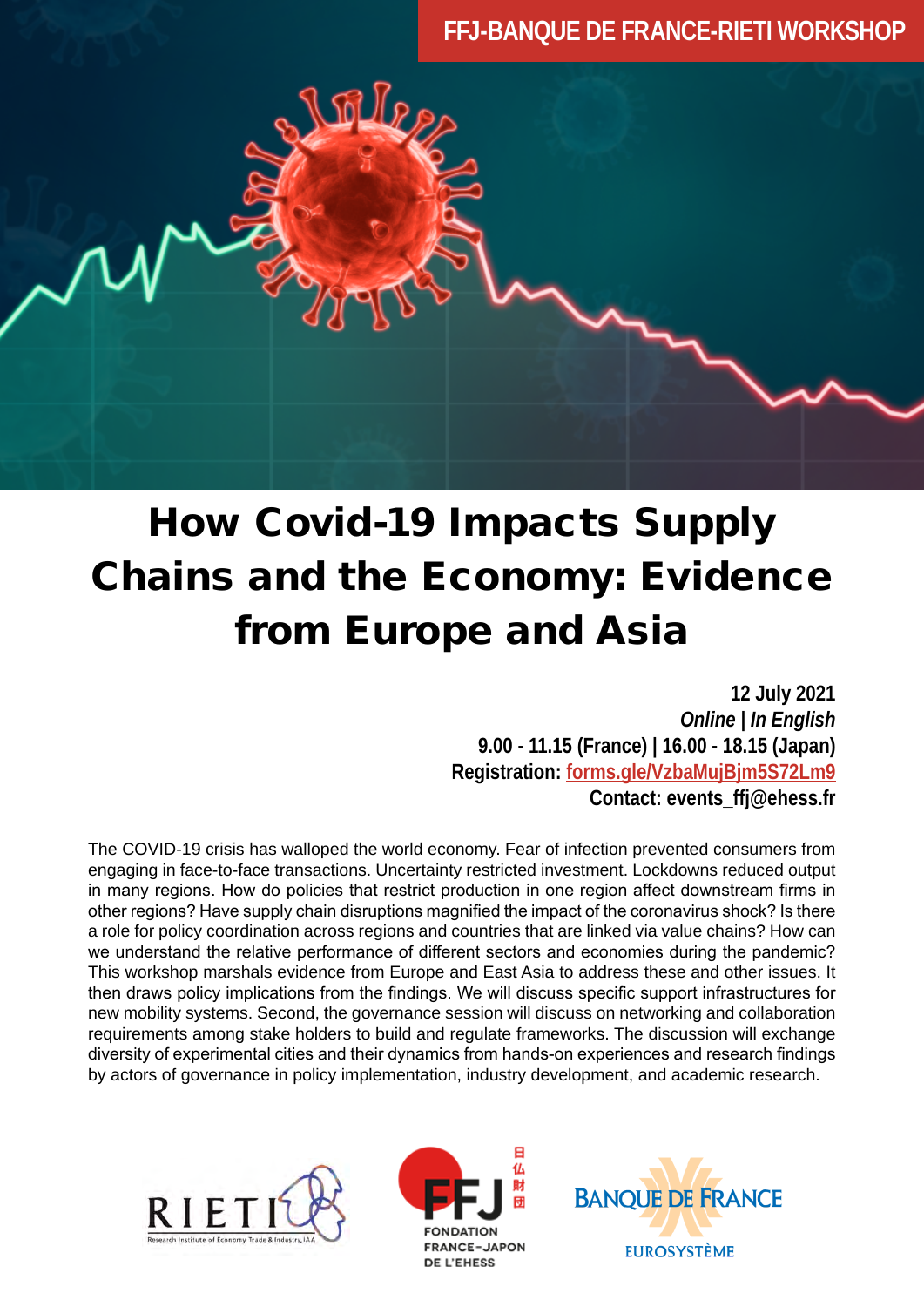# Programme

| 09.00 (FR)<br>$16.00$ (JP)   | <b>Opening Remarks</b>                                                                                                                                                                                          |
|------------------------------|-----------------------------------------------------------------------------------------------------------------------------------------------------------------------------------------------------------------|
|                              | Sébastien Lechevalier (President, FFJ-EHESS)<br>Tetsuya Watanabe (Vice President, Research Institute of Economy, Trade and<br>Industry)<br><b>Bruno Cabrillac</b> (Deputy Director General, Banque de France)   |
| 09.15 (FR)<br>$16.15$ (JP)   | Supply chains and the economic effects of lockdowns                                                                                                                                                             |
|                              | <b>Hiroyasu Inoue</b> (University of Hyogo)<br>Yohsuke Murase (RIKEN Advanced Institute of Computational Science)<br>Yasuyuki Todo (Waseda University and Research Institute of Economy, Trade and<br>Industry) |
| 09.40 (FR)<br>$16.40$ (JP)   | Regional economic impact of Covid-19: the role of sectoral<br>structure and trade linkages                                                                                                                      |
|                              | <b>Philipp Meinen</b> (European Central Bank)<br>Roberta Serafini (European Central Bank)<br>Ottavia Papagalli (Scuola Superiore Sant' Anna)                                                                    |
| $10.05$ (FR)<br>$17.05$ (JP) | How Covid-19 Is Affecting Supply Chains and Economies in<br>East Asia and Europe: Evidence from the Stock Market                                                                                                |
|                              | <b>Willem Thorbecke</b> (FFJ, Research Institute of Economy, Trade and Industry)                                                                                                                                |
| $10.30$ (FR)<br>$17.30$ (JP) | Why Did the "Covid Shock" Have Differential Economic<br><b>Effects across Countries in 2020?</b><br>Nicolas Chatelais (Banque de France)                                                                        |
| $10.55$ (FR)<br>$17.55$ (JP) | <b>Discussion and Concluding Remarks</b>                                                                                                                                                                        |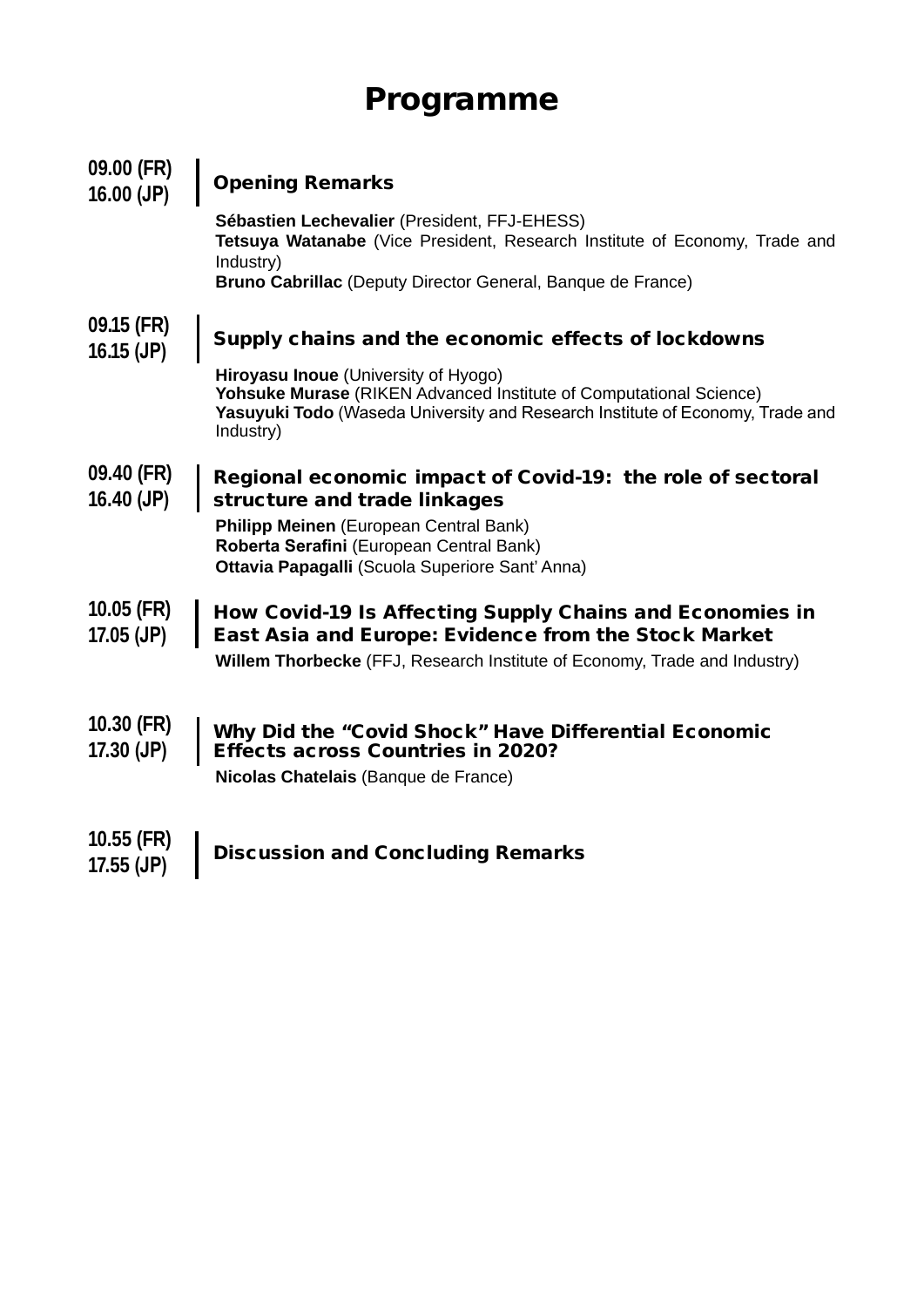# Speakers



#### Sébastien Lechevalier (President of FFJ, Professor at EHESS)

Sébastien Lechevalier is an Economist and a Professor at EHESS (School of Advanced Studies in the Social Sciences, Paris), specialised in Japanese economy and Asian Capitalisms. He is also founder and president of the Fondation France-Japon de l'EHESS (FFJ). He has been a Visiting Professor At Tokyo University, Kyoto University, Hitotsubashi University, Waseda University and Doshisha University.

# Tetsuya Watanabe (Vice President of RIETI)

Tetsuya Watanabe is Vice President of the Research Institute of Economy, Trade and Industry (RIETI) and Visiting Professor at the Graduate School of Public Policy of The University of Tokyo. He is a specialist of Geopolitics, Economic Security, Trade Policy, Energy and Environment Policy, Digital Innovation Policy.





#### Bruno Cabrillac (Deputy Director General of The Bank of France)

Bruno Cabrillac entered the Bank of France (Central Bank) in 1984 as an economist in the Foreign Relation Department, then in the Research and Forecast Department. He was seconded to the Ministry of Finance as Financial Counsellor in Cairo (1989-1992) and Tokyo (1994-1996) after spending eighteen months as a foreign exchange and bond trader. In 1997, he was appointed Head of the African Department (Zone Franc) of the Bank of France. In April 2001, he was seconded to the Ministry of Finance to become Trade Commissioner and Bank of France representative in Hong Kong and Macau. In July 2005, he was appointed Financial Counsellor for Africa at the French Ministry of Finance (Treasury and Economic Policy Directorate General). In October

2008, he was appointed Director of economics and international European relations at the Bank of France and since last October he is Deputy Director General Economics and International.



#### Hiroyasu Inoue (Associate Professor, Graduate School of Simulation Studies, University of Hyogo)

Hiroyasu Inoue is an associate professor at the Graduate School of Simulation Studies, University of Hyogo. Formerly, he was an associate professor in the Department of Business Administration, Osaka Sangyo University. From 2011 to 2012, he was a visitor at the Center for Complex Network Research at North eastern University. He earned his Ph.D. in Informatics from Kyoto University in 2006. His research expertise is in complex systems, artificial intelligence, and data science. He has published widely in many international journals. His recent works mainly focus on network sciences, which are based on big data, such as patents, papers, human mobility, and company data.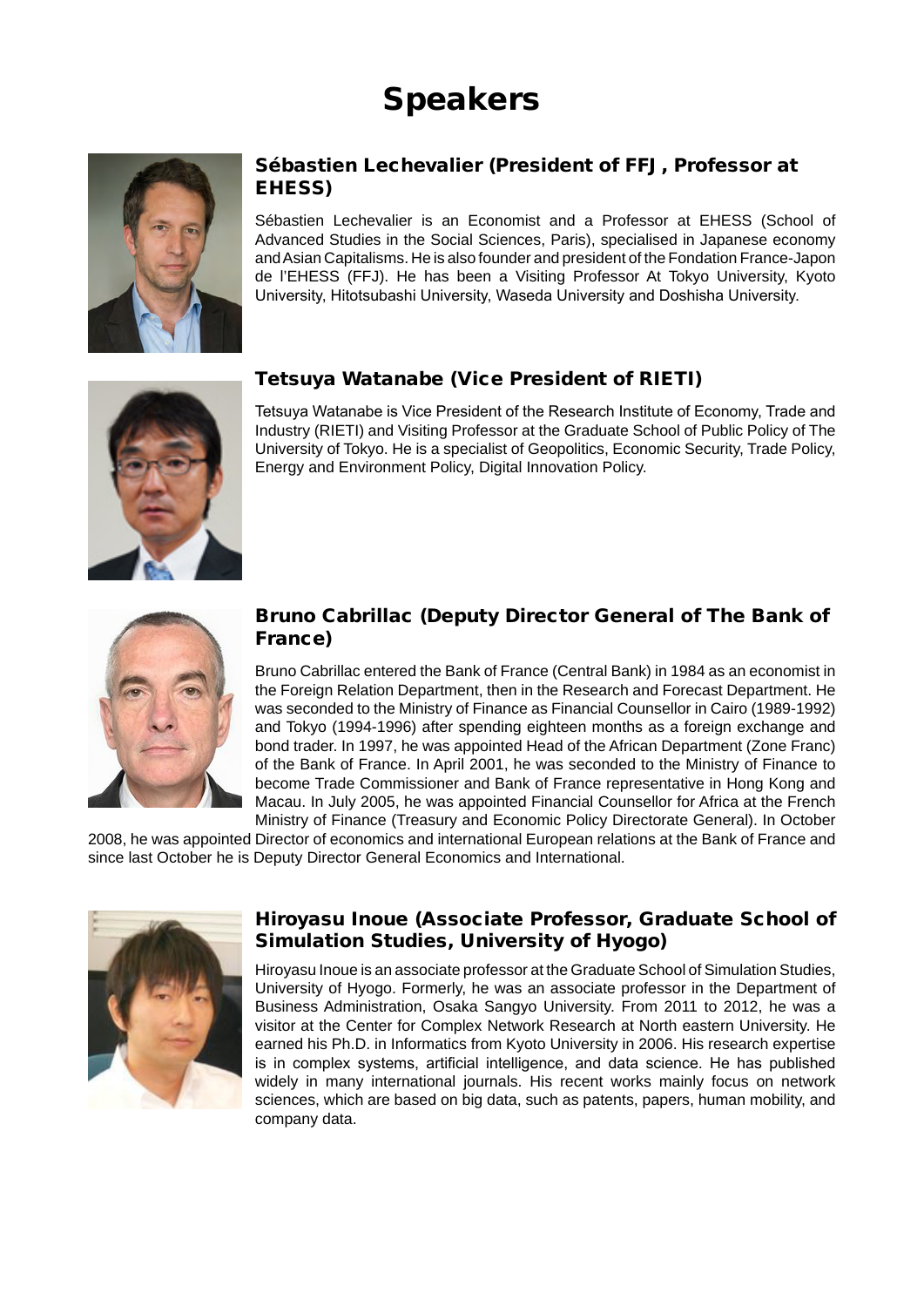

# Yohsuke Murase (Research scientist, RIKEN)

Yohsuke Murase is a research scientist at RIKEN Center for Computational Science (R-CCS) since 2013. He was previously software developer at Elysium from 2010 to 2013 and a research assistant at Department of Applied Physics at The University of Tokyo from 2008 to 2010. Yohsuke completed his Ph.D. in applied physics at the University of Tokyo in 2010 on the subject of "Statistical mechanics study on community assembly". He received the 11th RIKEN Research Incentive Award (Ohbu Award) in 2020 and the 18th Docomo Mobile Science Award, Excellence Award in Social Science in 2019. His research interests include Complex Systems and Complex Networks, Computational Social Science and also software developments for scientific computing.

#### Yasuyuki Todo (Professor, Waseda University)



Yasuyuki Todo, a Ph.D. in economics from Stanford University, has been a Professor at the Graduate School of Economics, Waseda University since 2014, after serving as the Department Head at the Department of International Studies, the University of Tokyo. He is also a Faculty Fellow at Research Institute of Economy, Trade and Industry. His research fields are international economics, development economics, and applied micro-econometrics, currently focusing on the role of social and economic network in economic growth and resilience based on firm- and household-level data from various countries. He has published 60 academic papers in refereed journals including the Journal of Industrial Economics, the Journal of Regional Science, Ecological Economics, Research Policy, and World Development. He has also

served a number of policy-advising committees in the national and local governments, including the Frontier Subcommittee of the National Policy Meeting of the Cabinet Office, the Committee for Japan's Future under the Council on Economic and Fiscal Policy of the Cabinet Office, and the Industrial Structure Council of the Ministry of Economy, Industry and Trade, and T20 Japan 2019 under G20.

#### Title: The impact of supply-chain networks on interactions between the anti-COVID-19 lockdowns in different regions

To prevent the spread of COVID-19, many cities, states, and countries have `locked down', restricting economic activities in non-essential sectors. Such lockdowns have substantially shrunk production in most countries. This study examines how the economic effects of lockdowns in different regions interact through supply chains, a network of firms for production, simulating an agent-based model of production on supply-chain data for 1.6 million firms in Japan. We further investigate how the complex network structure affects the interactions of lockdowns, emphasizing the role of upstreamness and loops by decomposing supply-chainflows into potential and circular flow components. We find that a region's upstreamness, intensity of loops, and supplier substitutability in supply chains with other regions largely determine the economic effect of the lockdown in the region. In particular, when a region lifts its lockdown, its economic recovery substantially varies depending on whether it lifts lockdown alone or together with another region closely linked through supply chains. These results propose the need for inter-regionpolicy coordination to reduce the economic loss from lockdowns.

# Philipp Meinen (European Central Bank)

Philipp Meinen is a member of the Directorate General Economics. His research interests include International Trade, Applied Econometrics and Empirical Industrial Organization.

# Roberta Serafini (European Central Bank)

Roberta Serafini is a Principal Economist at the European Central Bank.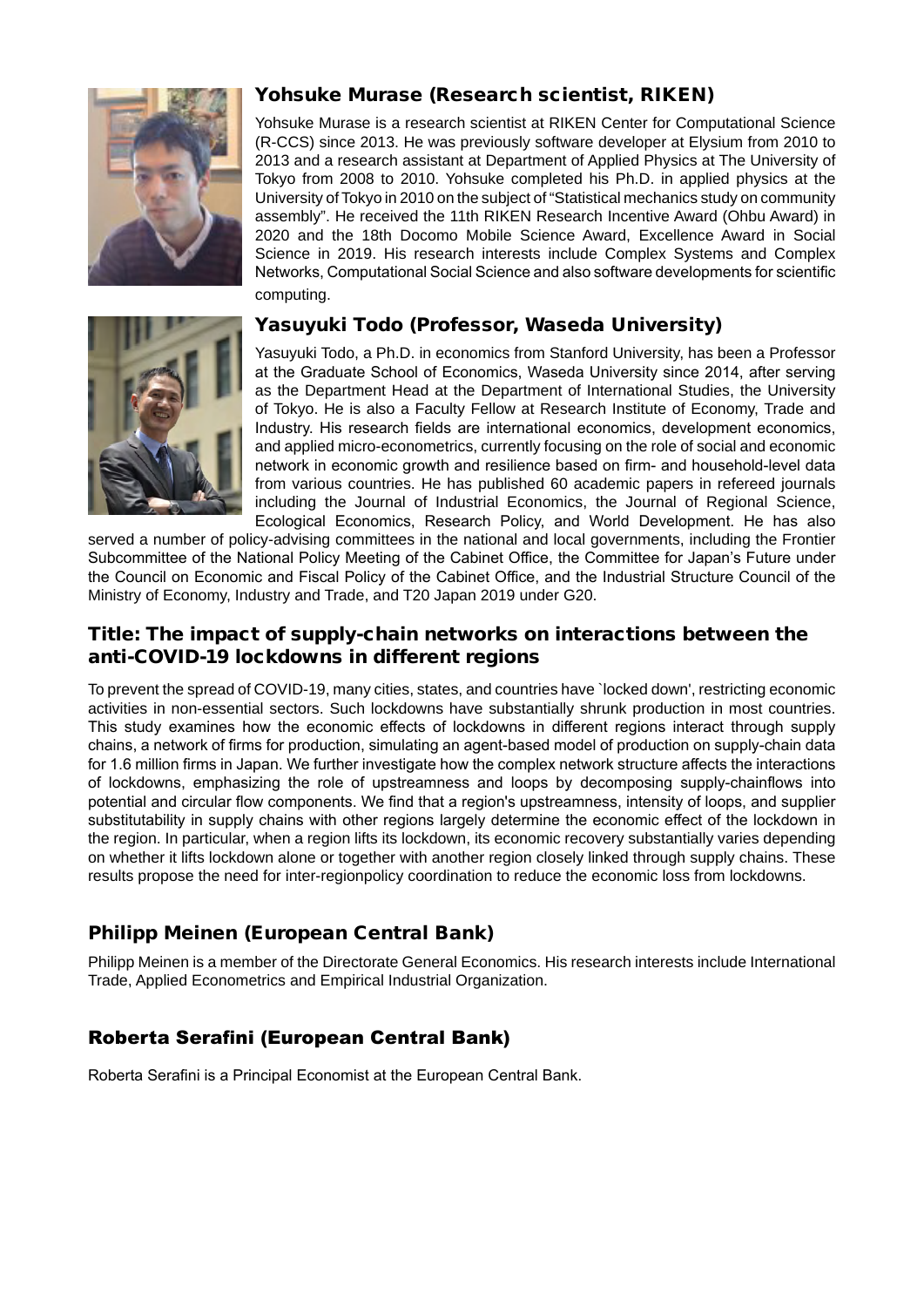

# Ottavia Papagalli (Ph.D. Candidate, Sant'Anna School of Advanced Study)

Ottavia Papagalli is a Ph.D. Candidate in Economics at Sant'Anna School of Advanced Study, Italy, since October 2020. She received her M.Sc. in Economics from the Economics School of Louvain, Belgium, and her B.Sc. in Economics and Business Administration from the Università degli Studi di Genova, Italy. Before starting her Ph.D., Ottavia gained professional experiences in the field of economics, finance and business. In particular, she worked on research projects at two European Institutions: spending six months in the Finance and Economy Unit of the Joint Research Centre of the European Commission, Italy, and a year in the Euro Area External Sector and

Euro Adoption Division of DG-Economics at the European Central Bank, Germany. Previously, she worked in Brussel as a research assistant at the European Public Real Estate Association and as trade analyst intern at the Italian Trade and Investment Agency. Her research interests include industrial organizations and applied microeconomics; international trade, finance and financial markets; the economics of innovation and industry dynamics.

#### Title: Regional economic impact of COVID-19: the role of sectoral structure and trade linkages

The paper provides an ex-post analysis of the determinants of within-country regional heterogeneity of the labour market impact of COVID-19. By focussing on thefirst wave of the pandemic in the four largest euro area economies, it finds that the propagation of the economic impact across regions cannot be explained by the spread of infections only. Instead, a region's economic structure is a significant driver of the observed heterogeneity. Moreover, our results suggest that a region's trade relations, both within and across countries, represent a relevant indirect channel through which COVID-19 related disruptions affect regional economic activity. In this regard, the analysis depicts vulnerabilities arising from potential disruptions of the highly integrated EU supply chains.



# Willem Thorbecke (Senior Fellow, FFJ, RIETI)

Willem Thorbecke is a Senior Fellow at Japan's Research Institute of Economy, Trade and Industry and a visiting fellow at the Fondation France-Japon in Paris. Prior to this he was a Senior Research Fellow at the Asian Development Bank Institute and a professor at George Mason University. He has written many papers investigating the determinants of trade flows in Asia and the rest of the world, the impact of shocks on global value chains and the spillovers that result from trade.

#### Title: The effect of the COVID-19 pandemic on East Asian and European economies: evidence from the stock market

This paper investigates how the coronavirus crisis has impacted France, Germany, Italy, Japan, South Korea, and Taiwan. To do this it examines how the pandemic has affected sectoral stock returns in these economies. Finance theory implies that stock prices equal the expected present value of future cash flows, so this approach can shed light on how the pandemic affects sectoral performance. The paperuses macroeconomic variables to forecast how stocks would be expected to perform over the crisis and investigates sectors that have performed better or worse than predicted. The results indicate that economies that have done better at managing the pandemic have also performed better and that certain sectors such as banking have performed badly across all the countries and that other sectors such as semiconductors have performed well. The paper also examines how shocks from the pandemic have been propagated across supply chains.